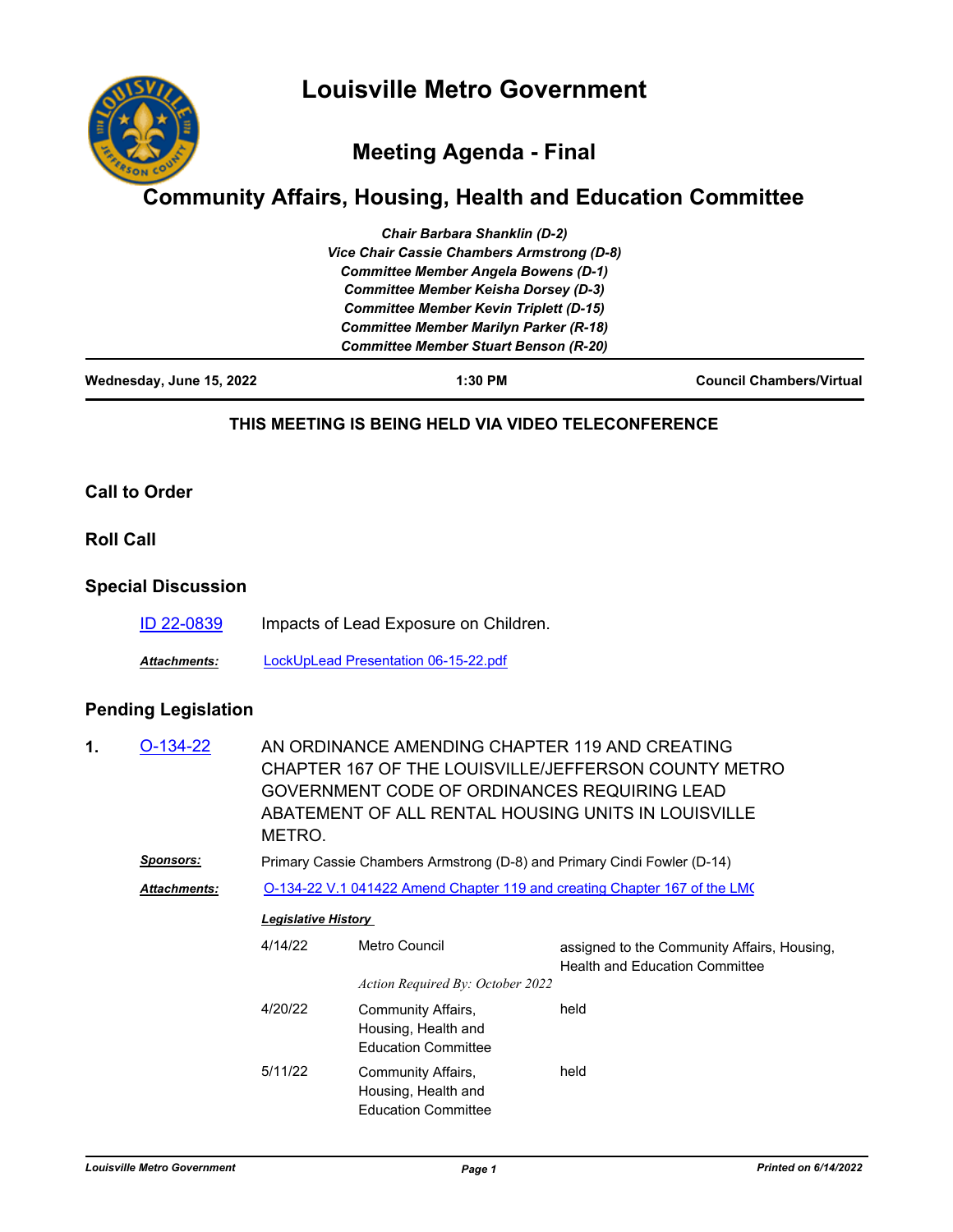| 2. | $O-136-22$          | AN ORDINANCE AMENDING CHAPTER 156 OF THE LOUISVILLE<br>METRO CODE OF ORDINANCES RELATING TO THE REDUCTION OF<br>FINES AND COSTS FOR OWNER OCCUPIED PROPERTIES.                   |                                                                         |                                                                                      |  |  |  |  |
|----|---------------------|----------------------------------------------------------------------------------------------------------------------------------------------------------------------------------|-------------------------------------------------------------------------|--------------------------------------------------------------------------------------|--|--|--|--|
|    | <u>Sponsors:</u>    | Primary Donna L. Purvis (D-5)                                                                                                                                                    |                                                                         |                                                                                      |  |  |  |  |
|    | Attachments:        | O-136-22 V.1 041422 Amend Chapter 156 of LMCO relating to the reduction of                                                                                                       |                                                                         |                                                                                      |  |  |  |  |
|    |                     | <b>Legislative History</b>                                                                                                                                                       |                                                                         |                                                                                      |  |  |  |  |
|    |                     | 4/14/22                                                                                                                                                                          | <b>Metro Council</b>                                                    | assigned to the Community Affairs, Housing,<br><b>Health and Education Committee</b> |  |  |  |  |
|    |                     | Action Required By: October 2022                                                                                                                                                 |                                                                         |                                                                                      |  |  |  |  |
|    |                     | 4/20/22                                                                                                                                                                          | Community Affairs,<br>Housing, Health and<br><b>Education Committee</b> | held                                                                                 |  |  |  |  |
|    |                     | 5/11/22                                                                                                                                                                          | Community Affairs,<br>Housing, Health and<br><b>Education Committee</b> | tabled                                                                               |  |  |  |  |
| 3. | R-079-22            | A RESOLUTION HONORING AUGUSTA Y. THOMAS BY DEDICATING<br>THE CORNER OF SHASTA TRAIL AND ILEX AVENUE AS "AUGUSTA<br>Y. THOMAS WAY" IN HER HONOR.                                  |                                                                         |                                                                                      |  |  |  |  |
|    | <u>Sponsors:</u>    | Primary Barbara Shanklin (D-2)                                                                                                                                                   |                                                                         |                                                                                      |  |  |  |  |
|    | <b>Attachments:</b> | R-079-22 V.1 060922 Honorary Street Sign for Augusta Thomas.pdf                                                                                                                  |                                                                         |                                                                                      |  |  |  |  |
|    |                     | CIF061522PW02A (for reference only).pdf                                                                                                                                          |                                                                         |                                                                                      |  |  |  |  |
|    |                     | <b>Legislative History</b>                                                                                                                                                       |                                                                         |                                                                                      |  |  |  |  |
|    |                     | 6/9/22                                                                                                                                                                           | Metro Council                                                           | assigned to the Community Affairs, Housing,<br><b>Health and Education Committee</b> |  |  |  |  |
| 4. | R-080-22            | Action Required By: December 2022<br>A RESOLUTION CALLING ON KENTUCKY LEGISLATORS TO PASS A<br>MEASURE ELIMINATING THE SALES AND USE TAX ON FEMININE<br><b>HYGIENE PRODUCTS.</b> |                                                                         |                                                                                      |  |  |  |  |
|    | <u> Sponsors:</u>   | Primary Paula McCraney (D-7), Primary Cassie Chambers Armstrong (D-8) and<br>Additional Jecorey Arthur (D-4)                                                                     |                                                                         |                                                                                      |  |  |  |  |
|    | <b>Attachments:</b> | R-080-22 V.1 060922 Urge KY Legislature to Eliminate Pink Tax.pdf                                                                                                                |                                                                         |                                                                                      |  |  |  |  |
|    |                     | <b>Legislative History</b>                                                                                                                                                       |                                                                         |                                                                                      |  |  |  |  |
|    |                     | 6/9/22                                                                                                                                                                           | <b>Metro Council</b>                                                    | assigned to the Community Affairs, Housing,<br><b>Health and Education Committee</b> |  |  |  |  |

*Action Required By: December 2022*